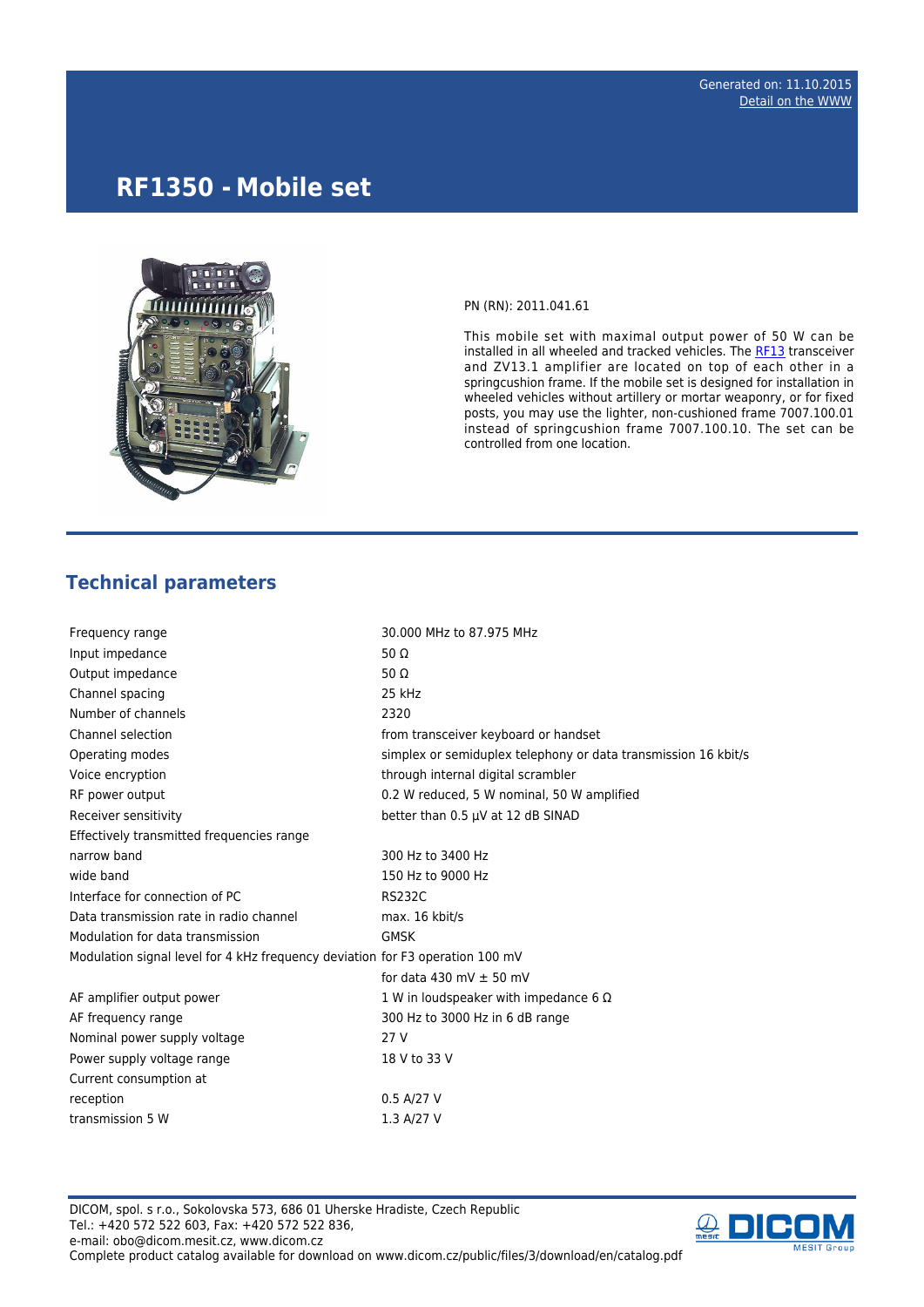transmission 50 W 8 A/27 V Continuous operation time in  $+50 °C$  min. 30 minutes Operating temperature range  $-30 °C$  to +60 °C Dimensions including frame (7007.100.20) W 428 mm x H 224 mm x D 165 mm Set weight including frame (7007.100.20) max. 15 kg

Note: Customer can order modem in ZV13.1 power amplifier in Net or P2P configuration.

## **Components**

| Transceiver                                       | RF13 - (2000.100.04) |
|---------------------------------------------------|----------------------|
| Power amplifier 50 W (Net) ZV13.1 - (2011.100.53) |                      |
| Frame                                             | (7007.100.10)        |
| AF cable                                          | (2010.901.01)        |
| RF cable                                          | (2010.900.02)        |
| Data cable                                        | (1050.271.01)        |
| Grounding                                         | (1050.993.01)        |
| Grounding                                         | (1050.993.04)        |
| Connector nut                                     | (2000.475.01)        |
| CD for modem configuration (2025.500.51)          |                      |

## **Documentation**

| RF13 operating instructions                            | 2000.010.02 |
|--------------------------------------------------------|-------------|
| RF13 brief operating instructions                      | 2000.011.02 |
| RF1350/RF1325 operating instructions                   | 2011.010.02 |
| RF1350/RF1325 brief operating instructions 2011.011.02 |             |

#### **Accessories**

| Mobile charger                                  | NM13 - (7004.000.02)       |
|-------------------------------------------------|----------------------------|
| Mobile quick charger set                        | RM13 - (7014.000.02)       |
| 2.6 m VHF vehicle antenna                       | (2036.100.23, 2036.100.24) |
| 1.88 m VHF vehicle antenna                      | (2036.100.40)              |
| Groundplane antenna                             | (2036.100.38)              |
| Discon antenna                                  | (2036.100.68)              |
| Telescopic winch driven mast 10 m (2036.100.70) |                            |
| Antenna mast                                    | (2036.100.39)              |
| Handset with control                            | RF13.2 - (2022.100.02)     |
| Handset                                         | RF13.3 - (2022.100.52)     |
| Handset holder                                  | (2026.700.01)              |
| Fill gun set                                    | PK20 - (2320.000.02)       |
| Testing device set                              | KZ13 - (2001.000.02)       |
| Attenuator 10 dB                                | UC13 - (2029.100.01)       |
| Power supply cable 1.5 m                        | (2010.902.02)              |
| Power supply cable 3 m                          | (2010.902.01)              |
| Antenna cable (3 m)                             | (2011.904.01)              |
| Antenna cable (10 m)                            | (2011.904.02)              |
| Data cable                                      | (1050.271.01)              |